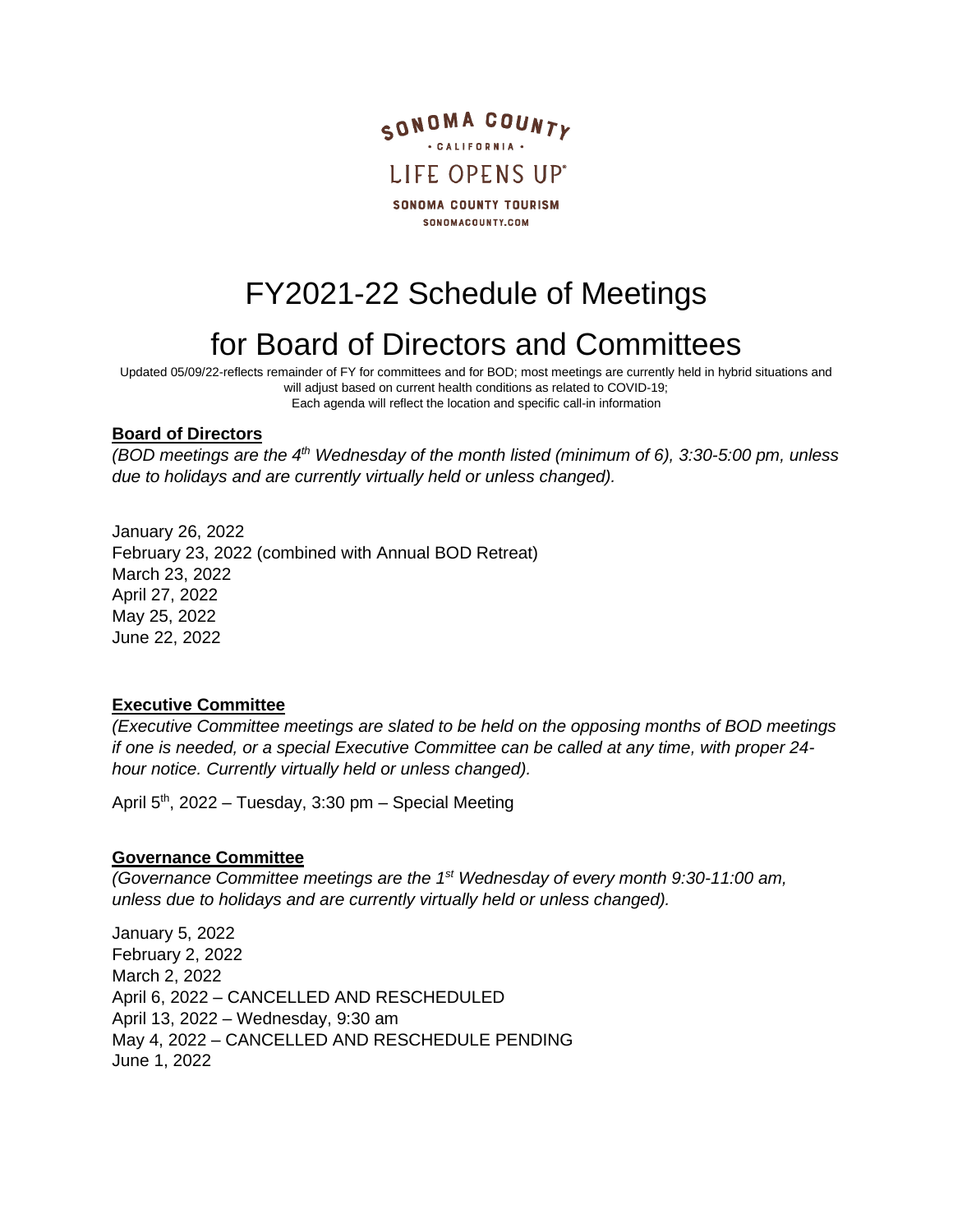### **Finance & Legal Committee**

*(Finance & Legal Committee meetings are the 4 th Monday of every month 3:30-5:00 pm, unless due to holidays and are currently virtually held or unless changed).*

January 24, 2022 February 21, 2022 – moved early to precede BOD meeting 2/23/22 March 21, 2022 – moved early to precede BOD meeting 3/23/22 April 4, 2022 – Monday, 3:30 pm - Special Meeting May 23, 2022 June 20, 2022 – moved early to precede BOD meeting 6/22/22

### **Revenue Generation Committee**

*(Revenue Generation Committee meetings are the 1st Wednesday of every month 11:00 am-12:30 pm unless due to holidays and are currently virtually held or unless changed).*

January 5, 2022 February 2, 2022 March 2, 2022 April 6, 2022 May 4, 2022 - CANCELLED AND RESCHEDULED May 11, 2022 – Wednesday, 11:00 am VIRTUAL ONLY June 1, 2022

#### **Marketing & Communications Committee**

*(Marketing & Communications Committee meetings are held quarterly; days and times vary. Currently virtually held or unless changed).*

August 5, 2021 – Thursday, 9:00 am February 10, 2022 – Thursday, 9:00 am March 17, 2022 – Thursday, 9:00 am – Special Meeting May 12, 2022 – Thursday, 9:00 am

## **Business Development Committee**

*(Group Business Development Committee meetings are held quarterly; days and times vary. Currently virtually held or unless changed).*

October 10, 2021 March 11, 2022 – Friday, 1:00 pm – CANCELLED & RESCHEDULED March 18, 2022 – Friday, 1:00 pm May 20, 2022 – Friday, 12:00-1:30 pm

#### **Community Engagement Committee**

*(as of 4/27/22 the Community Engagement Committee has been re-instated and meeting dates/schedule will be forthcoming)*